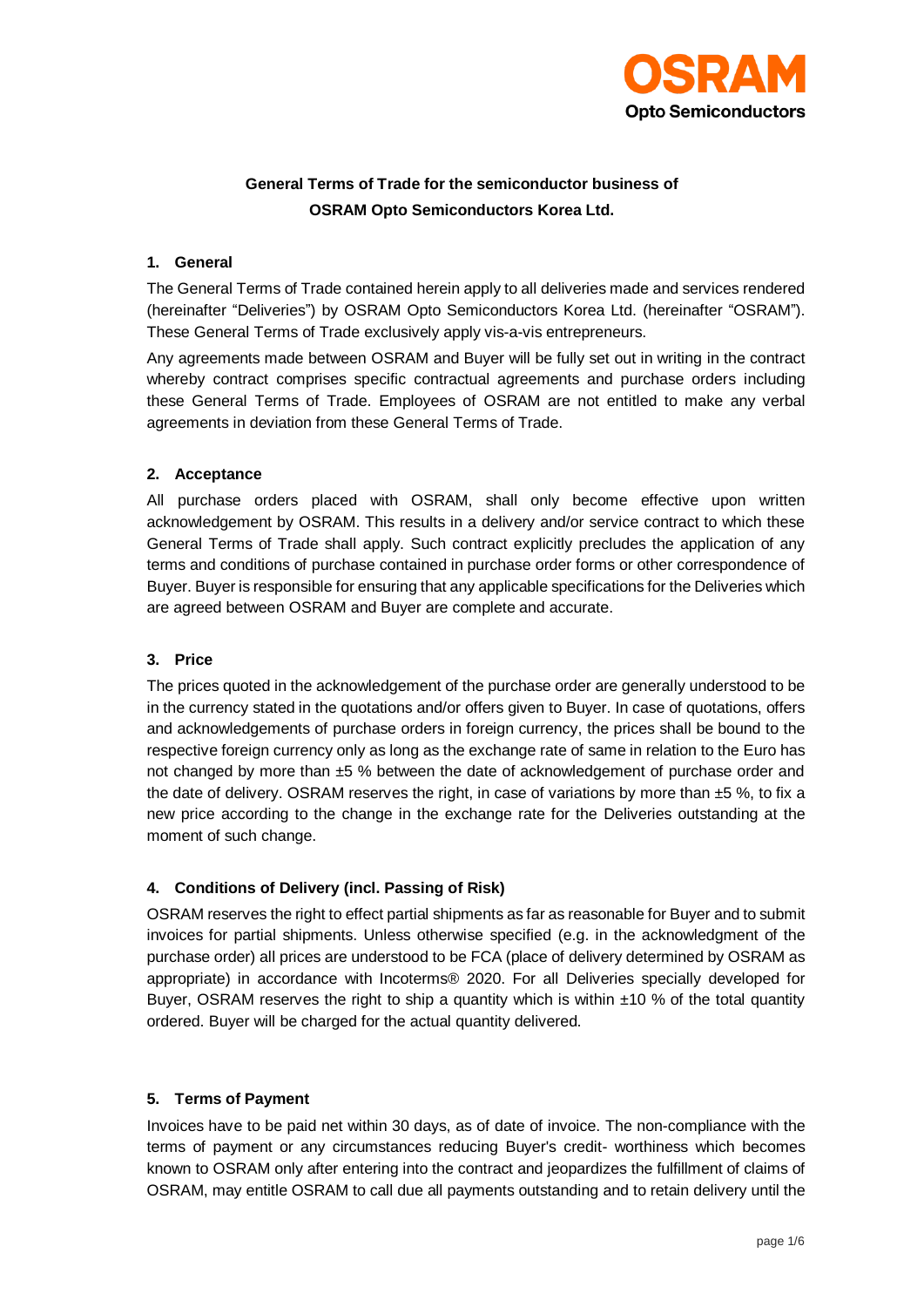

Buyer makes an advance payment or provides of a surety. If Buyer does not do so within a reasonable period fixed by OSRAM, OSRAM shall be entitled to withdraw from the contract .Payments overdue shall be charged subsequently with past-due interest of 9 percentage points per annum above the applicable basic interest rate, as of the first day of their falling overdue. The option of enforcement of a higher damage remains unaffected. In case of default of payment, Buyer shall bear the risk for currency exchange losses incurred against the claim in Euro on the due date.

Buyer shall only be entitled to offsetting and retention rights to the extent that Buyer's counterclaims have been finally determined by a non-appealable court decision, are undisputed or have been accepted by OSRAM. This restriction shall not apply to counterclaims of Buyer for defects or partial non-performance of the contract resulting from the same contract as the claims of OSRAM.

## **6. Time of Delivery, Change of Purchase Order (incl. Assembly and Errection)**

If OSRAM is responsible for the delay (hereinafter referred to as "Delay") and Buyer has demonstrably suffered a loss therefrom, the liability of OSRAM for damages in addition to performance shall be limited to a total of 5 % of the price of that part of the Deliveries which due to the Delay could not be put to the intended use. Buyer's claims for damages in lieu of performance shall be limited to 30% of the price of that part of the Deliveries which due to the Delay could not be put to the intended use. This shall not apply in cases of liability based on intent, gross negligence, or due to loss of life, bodily injury or damage to health. Rescission of the contract by Buyer based on statute is limited to cases where OSRAM is responsible for the Delay. The above provisions do not imply a change in the burden of proof to the detriment of Buyer.

#### **7. Reservation of Property Rights**

Until complete payment of all invoices, the Deliveries listed in any given purchase order shall remain the property of OSRAM.

#### **8. Intellectual Property Rights**

By selling Deliveries to Buyer, OSRAM shall in no case convey any intellectual property rights or copyrights (hereinafter "IPR") to Buyer. Buyer agrees to hold OSRAM harmless against any claim, expense or loss resulting from the infringement of IPR arising from compliance with Buyer's designs, specifications, or instructions unless Buyer proves that the infringement of the IPR was not caused by its fault. OSRAM agrees to hold Buyer harmless if any justified claims resulting from the infringement by the Deliveries used in conformity with the delivery and/or service contract of IPR applicable in the country of the place of delivery are being asserted against Buyer and if Buyer has notified OSRAM promptly in writing of such assertion and provides reasonable assistance and information to defend against the assertion. OSRAM reserves the right to choose appropriate means of defense, including settlements out of court. Should it not be possible for Buyer to use the Deliveries under reasonable circumstances, OSRAM's liability shall be limited to, at its discretion, (i) changing or replacing the Deliveries or (ii) acquiring, at its own expense, the right to use the Deliveries so that it constitutes no infringement of IPR. If this is impossible for OSRAM under reasonable conditions, Buyer may rescind the contract or reduce the remuneration pursuant to the applicable statutory provisions. OSRAM's liability to pay damages is governed by Article 13 (Exclusion and Limitation of Liability). Claims of Buyer are subject to a statute of limitations of 12 months calculated from the start of the statutory statute of limitations. By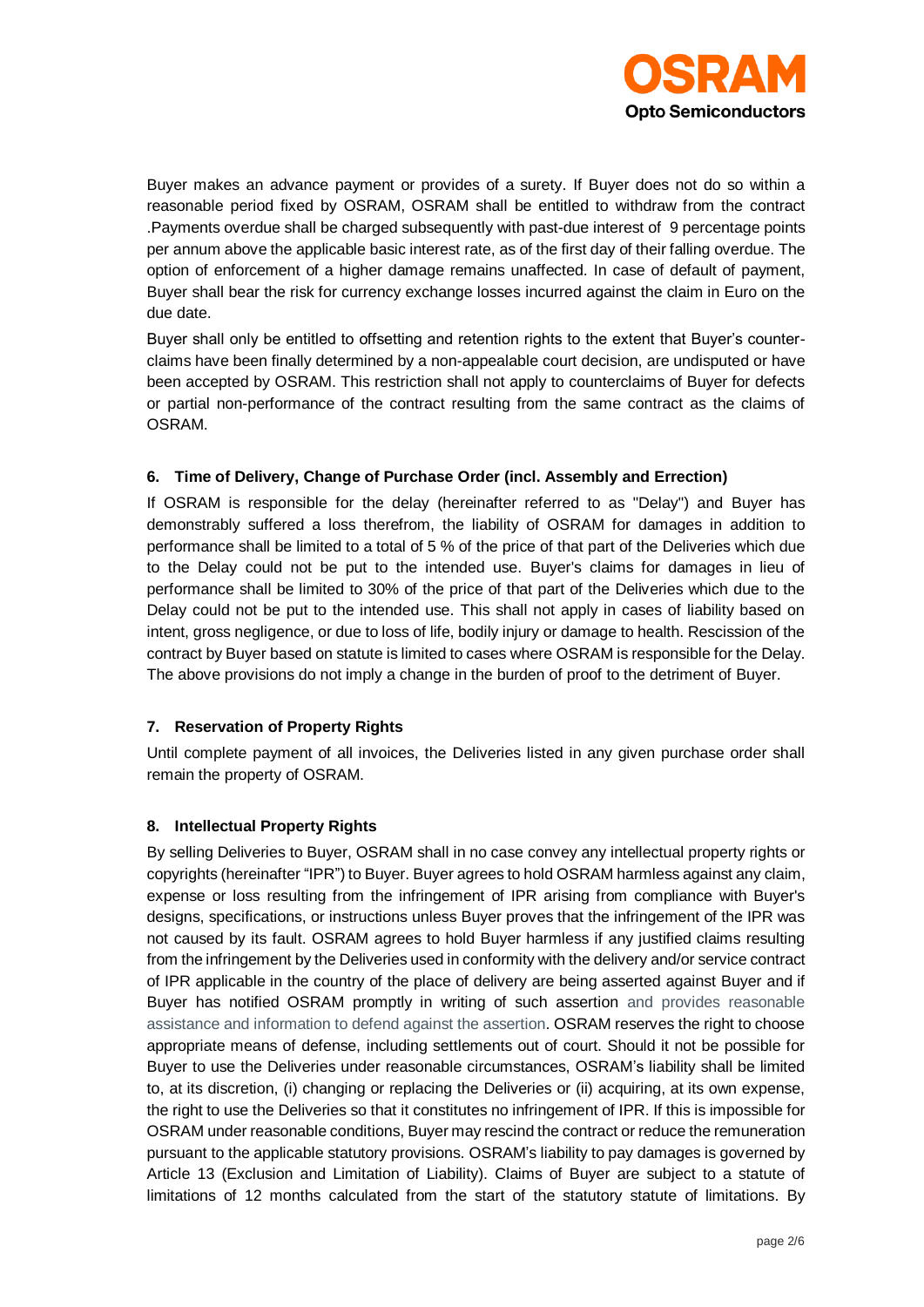

deviation therefrom, the statutory limitation period of two years shall apply for damage claims due to intentional or grossly negligent breaches of duty or culpable injury to life, the body or health. Claims of Buyer shall be excluded if Buyer is responsible for the infringement of an IPR or if Buyer conceded infringement. Claims of Buyer shall also be excluded if the infringement of the IPR is caused (i) by designs, specifications or instructions made by Buyer, (ii) by a type of use not foreseeable by OSRAM, (iii) by modifications by Buyer, or (iv) by a combination with components and/or services not provided by OSRAM.

## **9. Software**

For software programs, pertaining documents, and all subsequent additions, Buyer shall have a nonexclusive, non-sublicensable and non-transferable right of use with the Deliveries provided that it remains unchanged, is used within the agreed performance parameters, and on the agreed equipment unless otherwise provided in a software license agreement between OSRAM and Buyer. All other rights shall remain with OSRAM or the program author respectively. Buyer ensures that – except where necessary for use of the Deliveries as intended in the contract – these programs, documents, and subsequent additions are not accessible to third parties or in third countries without OSRAM's express consent. Buyer shall not, under any circumstances reverse engineer, reverse compile, decompile, decrypt or disassemble the software, in whole or in part, except to the extent expressly authorized by OSRAM or applicable statutory law (e.g. in case of deliveries to Germany article Art 69e German Copyright Act and in case of deliveries to Austria Art § 40e Austrian Copyright Act).

#### **10. Trade Acceptance**

The acceptance test shall be carried out by Buyer without undue delay. Should the take-over be delayed by reason of circumstances outside OSRAM's responsibility, the written communication of readiness for dispatch by OSRAM to Buyer shall be considered the date of delivery. In the absence of any written communication of inability to take delivery by Buyer within the time for taking delivery, the Deliveries shall be deemed accepted by Buyer. The criteria for acceptance or refusal shall be, in case of Deliveries specially developed for Buyer, the specifications or test conditions jointly agreed upon or, in case of standard Deliveries, the data sheets issued by OSRAM which were effective at the moment of placing of purchase order.

# **11. Warranty (incl. Impossibility of Performance)**

OSRAM warrants that the Deliveries will materially comply with the agreed upon specifications and are free from defects in material and workmanship. OSRAM's obligations under this warranty shall be discharged, at its option, by repairing, replacing, or giving credit for defective Deliveries, except otherwise agreed between OSRAM and Buyer. The period of warranty is 12 months (except for software products), as of the acceptance of the Deliveries by Buyer (see Article 10 – Trade Acceptance).

Buyer has to give OSRAM notice in writing of any defects, stating sufficient reasons, immediately but within 14 days as of delivery of the Deliveries at the latest. Any defects that could not be detected within that period in spite of careful examination must be communicated to OSRAM, in writing and stating sufficient reasons, immediately after becoming known. In default of such immediate communication, any warranty shall be excluded. The warranty shall also be excluded, if the Deliveries, after their acceptance, are defective due to misuse, neglect or accident or are handled not in conformity with the instructions recommended or given by OSRAM. No warranty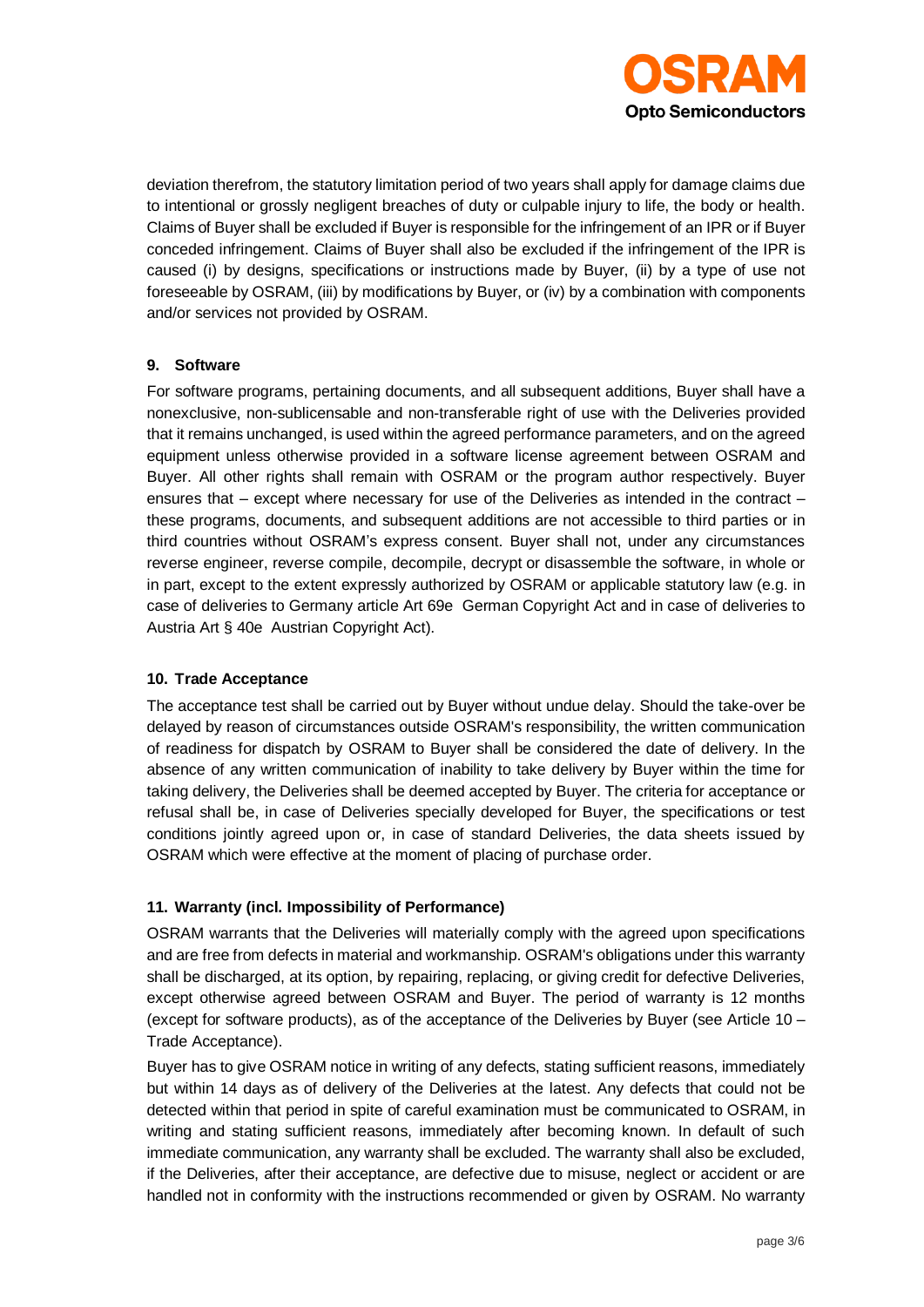

shall apply to any defects of Deliveries which are due to any modification or alteration by persons other than OSRAM's authorized personnel or which have been received from any source other than OSRAM or its authorized resellers. Returns shall only be accepted after prior consent by OSRAM and shall be accompanied by an OSRAM Return Material Authorization (RMA) number obtained from OSRAM. For return shipment, Buyer shall use OSRAM's original packing in order to avoid any damage of the Deliveries. In case of justified warranty claims, OSRAM shall bear the transportation costs. In case of unjustified complaints, Buyer shall reimburse OSRAM for all expenses arising from such complaints (including but not limited to transportation costs) unless the Buyer proves that even when exercising due care the Buyer could not realize that the complaint was unjustified. Any claims of Buyer beyond the obligations under this warranty are excluded. If the Deliveries contain software, OSRAM warrants that the software will not fail to meet its programming specification and workmanship at the time of delivery when properly installed and used on the hardware defined by OSRAM. OSRAM does not warrant that the software meets requirements specified by Buyer, is error-free or without interruption. No warranty applies for defects that appear due to, including but not limited to incorrect storage of data medium, supplementary installation of other outside software, operating system modifications or hardware modifications or similar events. The warranty for software and for any updates or upgrades of existing software or parts of it is limited to a period of 3 months from the date of Buyer's acceptance of the Deliveries.

## **12. Force Majeure**

OSRAM shall not be liable for delays and damages caused by cancellation or postponement of the delivery of the Deliveries due to force majeure conditions. Force majeure conditions include all circumstances beyond OSRAM's control which OSRAM could not have reasonably anticipated and whose consequences OSRAM could not have reasonably avoided or overcome. Force majeure conditions include but are not restricted to: natural disaster, war, civil war, insurrections, strikes, fires, floods, earthquakes, labor disputes, epidemics or pandemics, governmental regulations and/or similar acts, freight embargoes, unforeseeable operating, traffic or shipment disturbances, unforeseeable lack of labor forces, energy, raw materials or auxiliary materials. Strikes, legitimate lockouts, boycotts and other labor disputes are considered force majeure conditions even when OSRAM itself is the target of or a participant of said actions. In the event of an epidemic or pandemic, this provision shall also apply if the epidemic or pandemic had already occurred when the contract was concluded, provided that OSRAM was not aware of its effects on the contract and could not foresee them as likely.

Force majeure conditions affecting a subcontractor hired by OSRAM shall also be deemed a force majeure condition for OSRAM. In the event that the force majeure conditions continue for a period of 3 consecutive months (or in the event that the delay is reasonably expected by OSRAM to extend for a period of 3 consecutive months), OSRAM shall be entitled to cancel all or any part of the contract without any liability or responsibility towards Buyer.

#### **13. Exclusion and Limitation of Liability**

Apart from warranties expressly stated herein and subject to the provisions below, in no event shall OSRAM be liable to Buyer in contract, tort (including negligence) or otherwise for loss or damage to property, loss of use, loss of anticipated revenues, interruption of operation, expenses including costs of capital, claims from Buyer's client(s), loss of profits or revenues or for any indirect, incidental or consequential loss or damage whatsoever.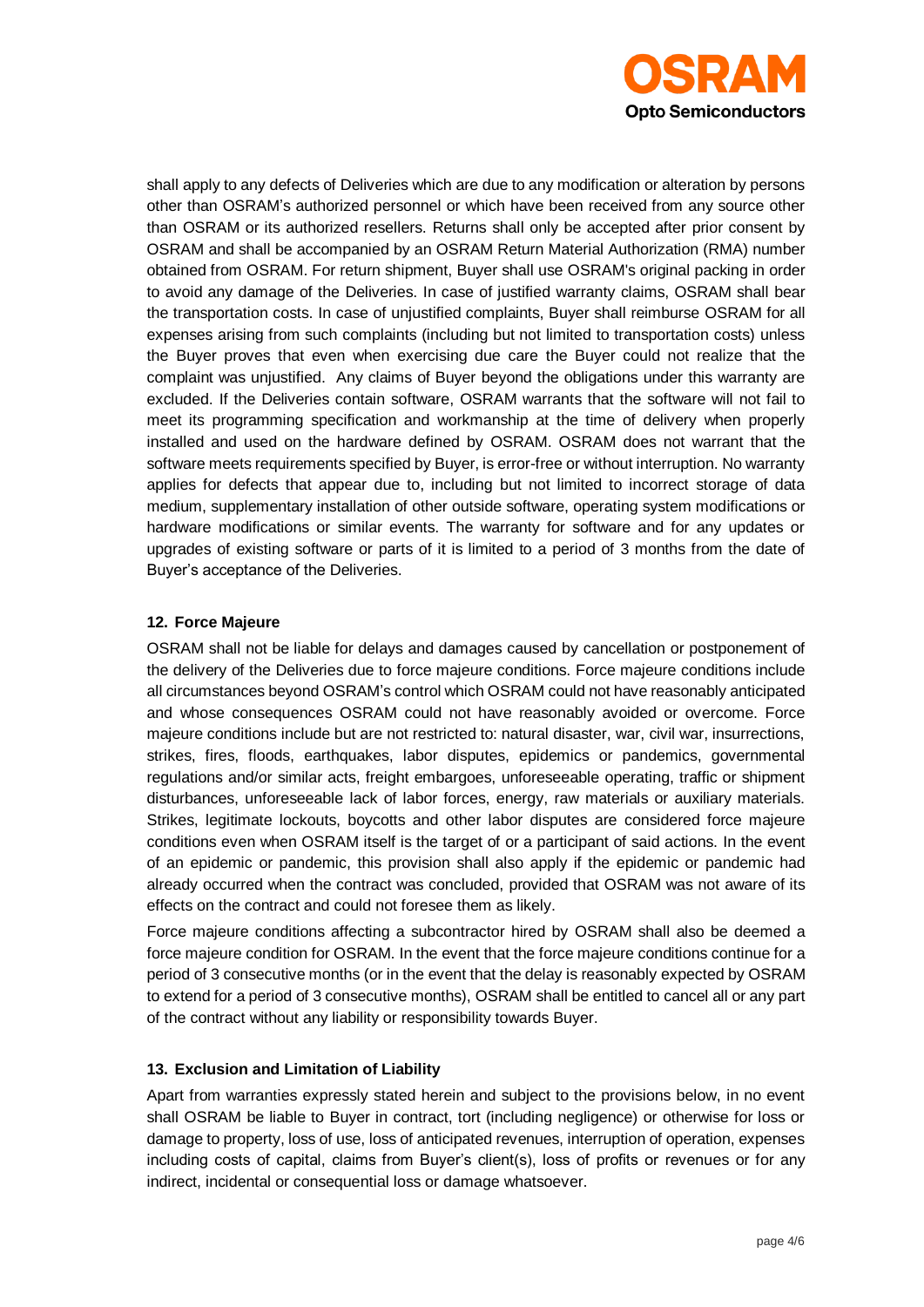

The aforementioned limitations of liability do not apply in case of willful intent, gross negligence, liability for personal injury, product liability claims and in case of culpable breach of material contractual obligations. Material contractual obligations are those obligations which need to be complied with to reach the purpose of the contract and on the fulfillment of which Buyer usually relies and may reasonably rely on.

Insofar as OSRAM is liable according to the previous provision, the maximum overall liability for OSRAM for damages to property and financial losses not entailed by personal injury shall be limited to the total price of the corresponding accepted order, as long as OSRAM did not act intentionally or grossly negligently. This does not apply if, as an exception, the foreseeable damage typically occurring for the contract concluded is higher. In this case, liability is limited to the higher foreseeable damage. The aforementioned provisions do not imply a change to the burden of proof to Buyer's detriment.

#### **14. Indemnification**

If OSRAM incurs any liability towards any third party for any loss or damage howsoever arising in connection with the performance of the contract with Buyer or supply of the Deliveries to Buyer, Buyer shall indemnify, defend and hold OSRAM harmless to the extent that OSRAM's liability is limited as stated in these General Terms of Trade. This obligation shall not apply if Buyer proves that the loss or damage was not caused by his fault.

## **15. Confidentiality**

Buyer acknowledges that all technical, commercial and financial data disclosed to Buyer by OSRAM is OSRAM's confidential information. Buyer shall not disclose any such confidential information to any third party and shall not use any such confidential information for any purpose other than as agreed between OSRAM and Buyer. If a non-disclosure agreement between OSRAM and Buyer was concluded, such non-disclosure agreement shall prevail.

# **16. Data Protection**

OSRAM and Buyer authorize to release to the respective other party and any of its affiliates any and all personal or professional data that is necessary or desirable for administration and/or fulfilment of any individual purchase order and these General Terms of Trade.

OSRAM and Buyer undertake to fully comply with any applicable personal data protection laws in applicable jurisdictions, especially with the General Data Protection Regulation (GDPR). OSRAM and Buyer shall ensure compliance with all legal data provisions including but not limited to the GDPR, particularly in regard to the lawfulness of data processing under joint controllership. OSRAM and Buyer shall take all necessary technical and organizational measures to ensure that the rights of data subjects, in particular those pursuant to Articles 12 to 22 GDPR, are guaranteed at all times within the statutory time limits. Buyer indemnifies OSRAM for any loss or damages, including, but not limited to, fees, fines and financial penalties under any applicable personal data protection laws.

# **17. Export Compliance**

If Buyer transfers goods (commodities, software, technology) delivered by OSRAM or works and services performed by OSRAM to a third party Buyer shall comply with all applicable national and international (re-) export control regulations (e.g. regulations of the European Union, regulations